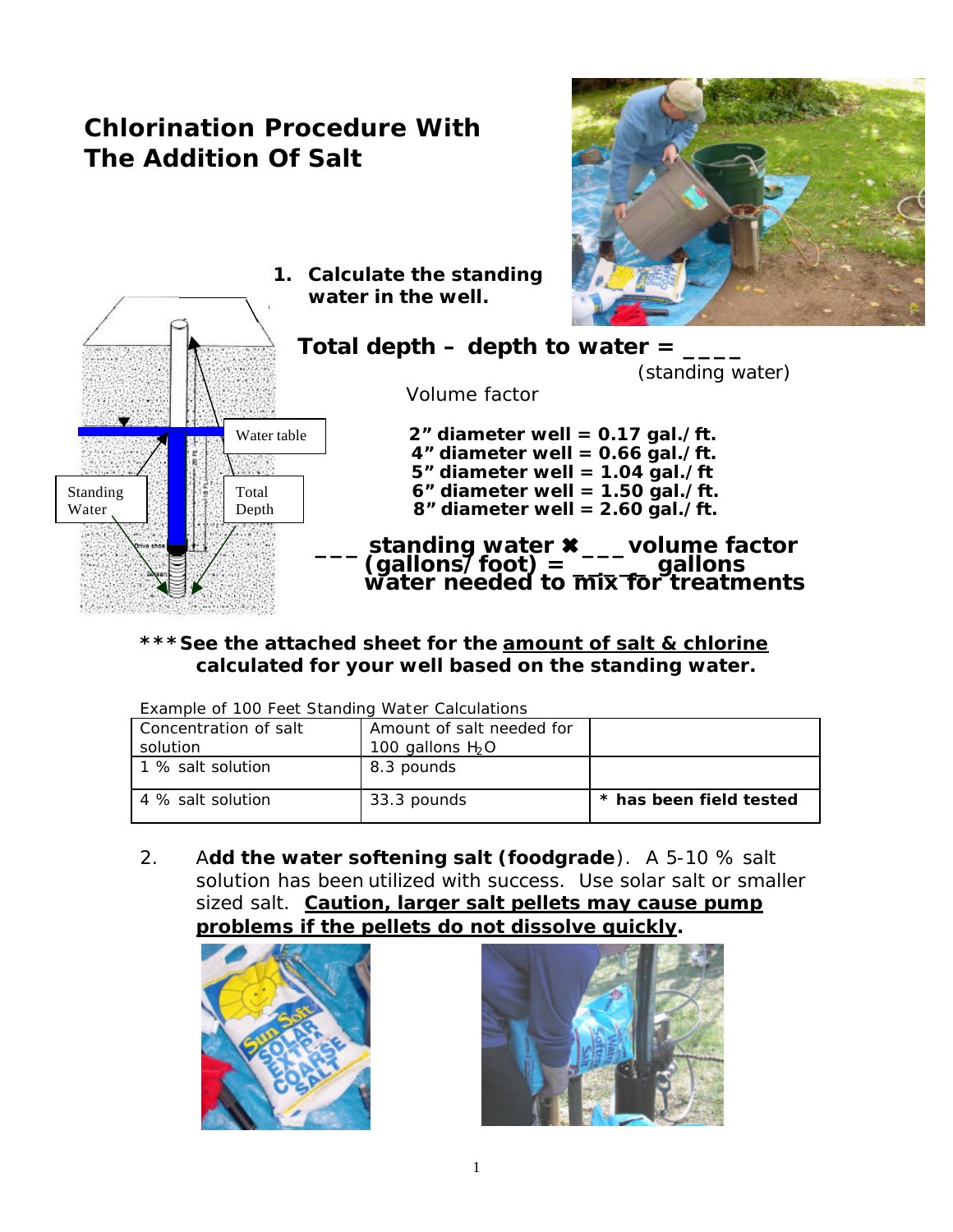- **3. Recirculate the salt solution with the hose for ~15 minutes.**
- **4. During the procedure don't be surprised by the color of the water. The chlorine will cause "crud" to be freed up and turn high iron water brownish/orange.**



an Houg MN Dept. o

**If the salt solution has removed a large amount of bio-film (crud) from your piping and it looks like it may clog the plumbing, run off the solution prior to adding chlorine or more salt. (If you run off a large amount of salt you may add more to bring it to a concentration closer to what you began with).** 

**5. Mix the chlorine solution with a combination of granules and liquid bleach up to a concentration of 1000 parts per million chlorine.**

| <b>Chlorine Strength</b><br>of Chlorine Water<br><b>Mixture</b> | <b>Amount of Bleach</b><br><b>Needed per 100 Gallons</b><br>H <sub>2</sub> O | <b>Amount of Granular</b><br><b>Chlorine Needed per 100</b><br>Gallons H <sub>2</sub> O |
|-----------------------------------------------------------------|------------------------------------------------------------------------------|-----------------------------------------------------------------------------------------|
|                                                                 | (Sodium Hypochlorite -                                                       | (Calcium Hypochlorite -                                                                 |
|                                                                 | contains 5% chlorine)                                                        | contains 70 % chlorine)                                                                 |
| 500 ppm                                                         | 4 quarts (1 gallon)                                                          | 0.60 pounds $(-10 oz.)$                                                                 |
| $1000$ ppm                                                      | 2 gallons                                                                    | 1.2 pounds $(-20 oz.)$                                                                  |

Example of 100 Feet Standing Water Calculations

**Solution Containers. Mix the solution in a NEW CLEAN garbage can, other large container, or clean a garbage can and line it with a new plastic garbage bag. Place the can(s) next to the well to pour the solution or siphon the chlorine solution from the can(s) down the well** 

**6. Add the chlorine solution to the well. Recirculate the water, with a hose** attached to a hose bib, back to the well until hose water contains chlorine – run a few minutes more.





Photo by Dan Houg MN Dept. of Health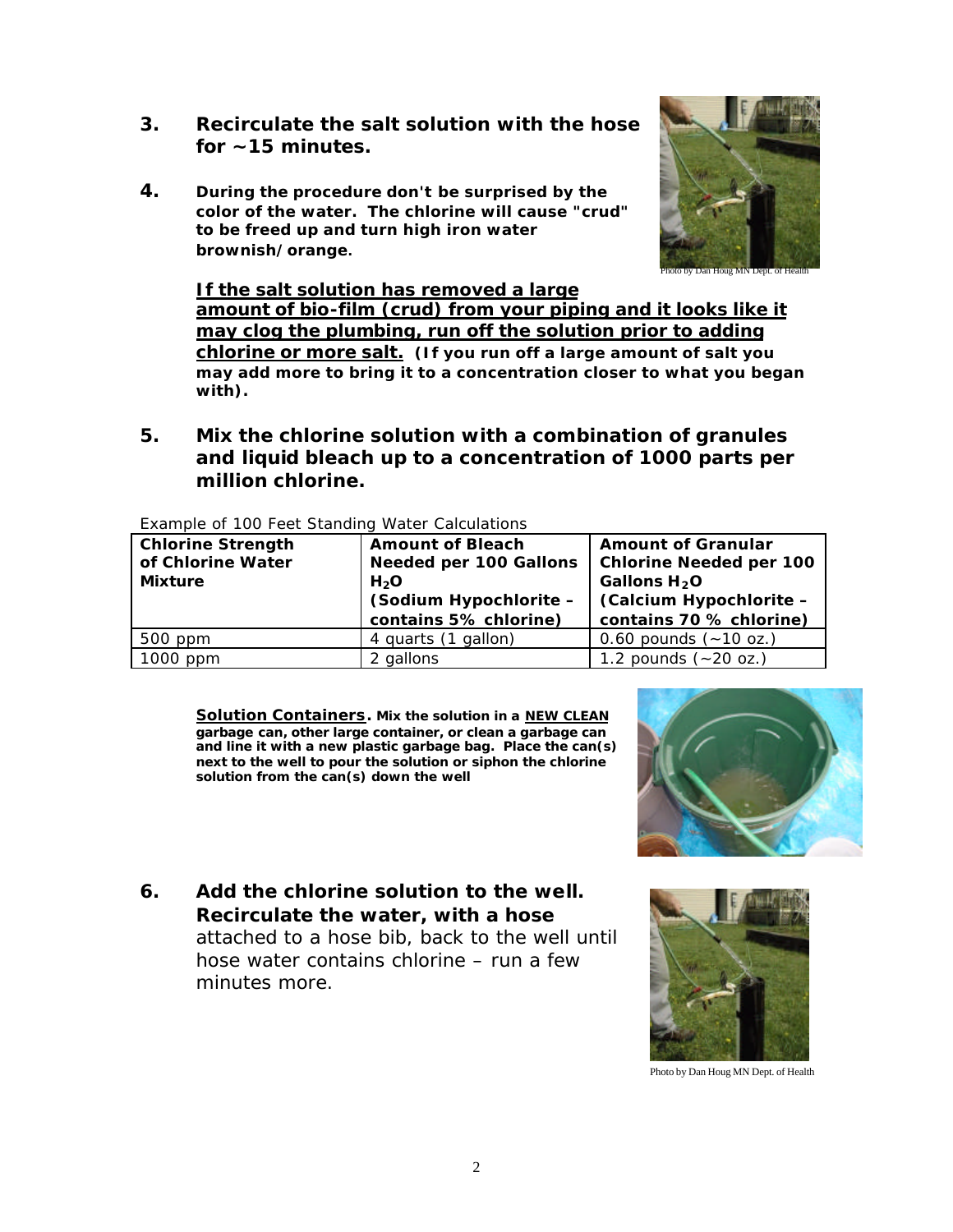#### **7. Pressure Tank and Hot Water Heater Preparation.**

- **A. Turn the power to the water pump off and drain the pressure tank.** The chlorine solution must come into contact with the entire interior of the pressure tank**.**
- **B. If you are able to turn off the hot water heater, drain and flush the unit**.
- **C. Turn the water pump back on. Bring the full strength chlorine solution into the water heater. Turn the heater back on and raise the temperature to 160 degrees. DANGER! Make sure your water heater has a working pressure relief valve**. This temperature is hot enough to scald and burn. **USE CAUTION!**
- **8. Run water to all outlets** until you smell bleach to obtain contact of solution with piping. **(\*\*\* Caution - bypass all treatment units.)** Outlets include **any faucet, toilet, shower, laundry tubs etc.**



**DO NOT run the chlorine solution into the washing machine if it is possible to avoid. Chlorine solution may be run up to the faucets that are connected to the machine but not into the machine.** 

### **Turn off the water and let it sit in the system for as long possible (24 hours is recommended).**

- **11. Flush the chlorine/salt mixture from the system with a hose attached to an outside faucet**. It will take a LONG time to flush the chlorine from the well. Keep the water flowing and the chlorine will go away.
	- **A. Flush the chlorine/salt out to the "back 40".** Avoid grass, shrubs and flowers because the chlorine may damage them. Driveways are a relatively safe option.
	- **B. Never flush the chlorine/salt solution from the well into the septic system.** The septic system cannot handle the volume or the chlorine. Septic systems work by bacterial action.
	- **C. Pressure Tank and Water Heater Flushing After the chlorine mixture has been flushed from the well and while you are draining the pressure tank, turn off and drain the chlorine solution from the water heater. Refill the water heater with fresh water. Turn on the water heater and turn the temperature back down to a safe level, 110 to 120 degrees are often recommended**